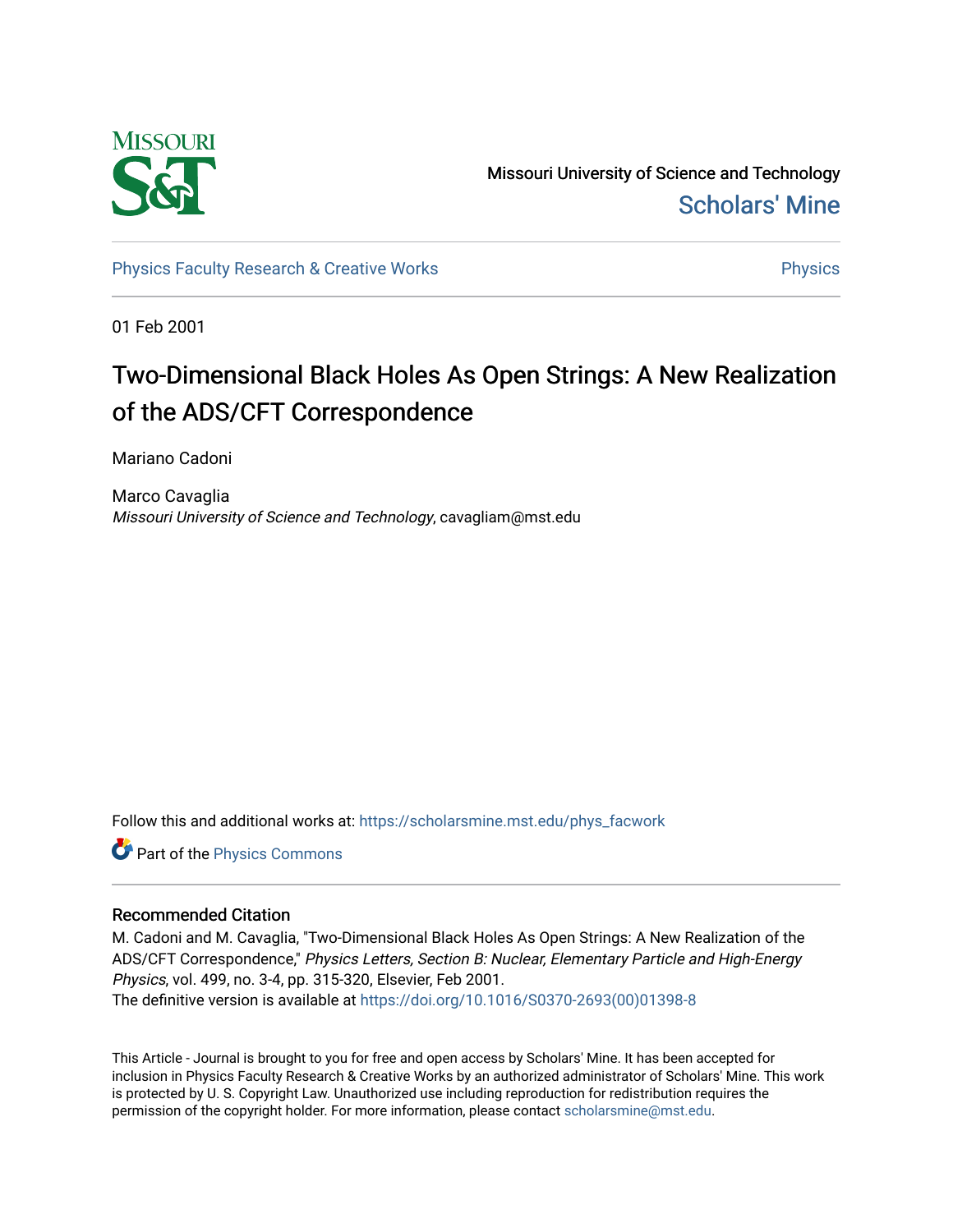

8 February 2001

**PHYSICS LETTERS B** 

Physics Letters B 499 (2001) 315–320

#### www.elsevier.nl/locate/npe

## Two-dimensional black holes as open strings: a new realization of the ADS/CFT correspondence  $\dot{\mathbf{x}}$

Mariano Cadoni <sup>a</sup> , Marco Cavaglià <sup>b</sup>*,*c*,*d*,*<sup>∗</sup>

<sup>a</sup> *Dipartimento di Fisica, Università di Cagliari, Cittadella Universitaria 09042, Monserrato, and INFN, Sezione di Cagliari, Italy* <sup>b</sup> *Departamento de Física, Universidade da Beira Interior R. Marquês d'Ávila e Bolama, 6200 Covilhã, Portugal* <sup>c</sup> *Center for Theoretical Physics, Laboratory for Nuclear Science and Department of Physics, Massachusetts Institute of Technology,*

*77 Massachusetts Avenue, Cambridge, MA 02139, USA* <sup>d</sup> *INFN, Sede di Presidenza, Roma, Italy*

Received 25 October 2000; accepted 2 December 2000 Editor: G.F. Giudice

### **Abstract**

We show that weak-coupled two-dimensional dilaton gravity on anti-de Sitter space can be described by the dynamics of an open string. Neumann and Dirichlet boundary conditions for the string lead to two different realizations of the antide Sitter/Conformal Field Theory correspondence. In particular, in the Dirichlet case the thermodynamical entropy of twodimensional black holes can be exactly reproduced by counting the string states.  $\odot$  2001 Elsevier Science B.V. All rights reserved.

*PACS:* 04.70.Dy; 11.25.Pm; 04.50.+h

The realization of the holographic principle in two spacetime dimensions is a subject that has recently attracted much attention in the literature, where it has been mainly investigated in the context of the antide Sitter/Conformal Field Theory (AdS*<sup>d</sup> /*CFT*d*<sup>−</sup>1) correspondence [1]. For  $d = 2$  it states that gravity on  $AdS<sub>2</sub>$  is dual to a one-dimensional conformal field theory living on the boundary of  $AdS<sub>2</sub>$ .

In spite of the efforts that have been devoted to clarify the  $AdS_2/CFT_1$  duality [2–5], the latter remains

Corresponding author.

puzzling and mysterious. Since the conformal symmetry involved in the duality is infinite dimensional, the dynamics is expected to be highly constrained. However, the realization of the symmetry in terms of boundary states is far from trivial [4,5]. This difficulty seems related to the topology of the boundary of  $AdS<sub>2</sub>$ , which is one-dimensional and disconnected.

The lack in understanding of the  $AdS_2/CFT_1$  duality has prevented real progress in what is considered its main application: the study of two-dimensional (2D) gravity structures (e.g., black holes) [6] using conformal field theory techniques. This application is of fundamental relevance for black holes physics because it can be used to give statistical meaning to the entropy of both 2D black holes and higher dimensional black holes that reduce to 2D models upon compactification. Attempts to calculate the statistical entropy

This work is supported in part by funds provided by the US Department of Energy (D.O.E.) under cooperative research agreement DE-FC02-94ER40818 and by a FCT grant, contract number BPD/20166/99.

*E-mail addresses:* cadoni@ca.infn.it (M. Cadoni), cavaglia@mitlns.mit.edu (M. Cavaglià).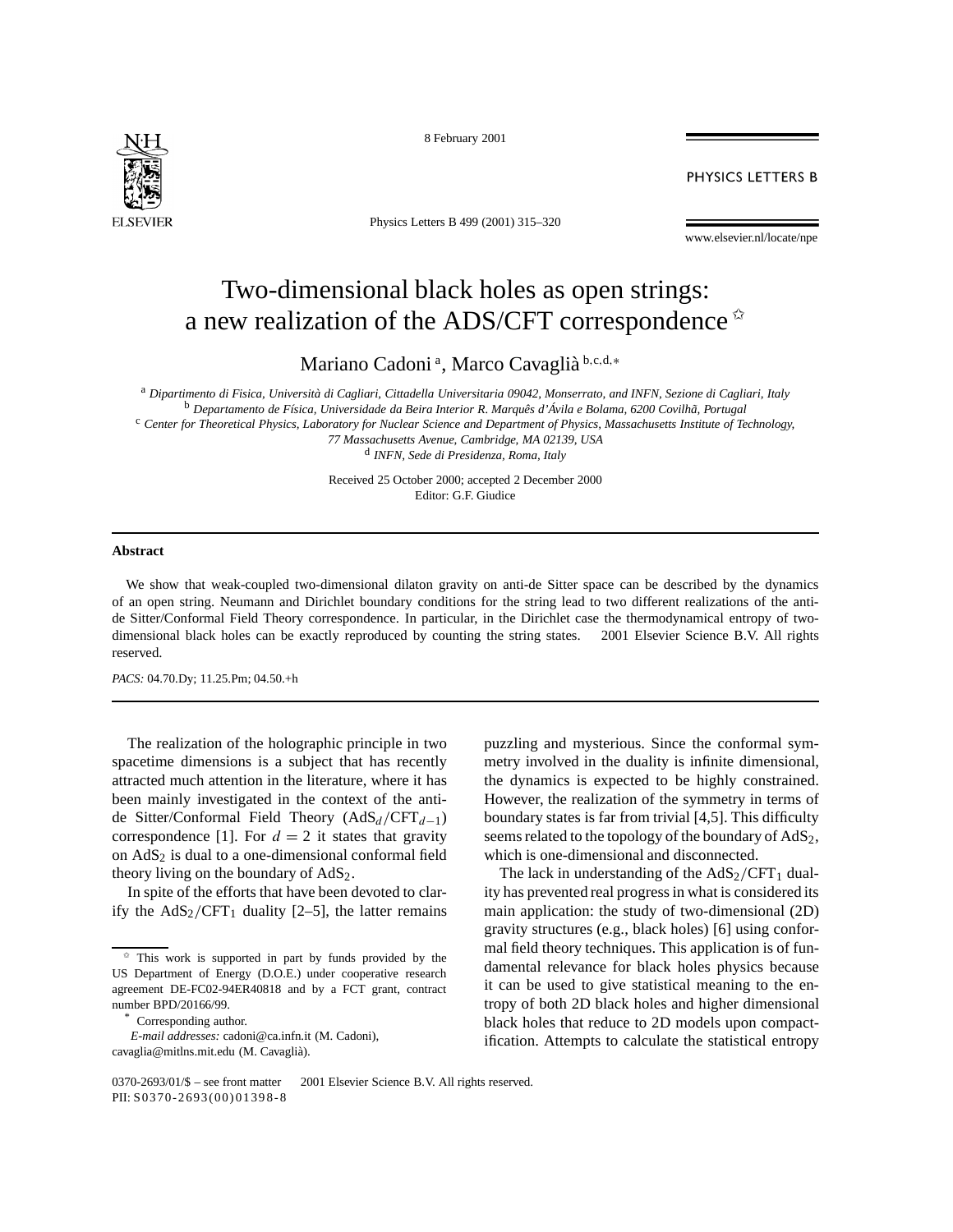of 2D AdS2 black holes met only partial success [4,5]. or 2D AdS<sub>2</sub> black holes met only partial success [4,5].<br>A mismatch of a factor  $\sqrt{2}$  between the thermodynamical and statistical entropy was found.

In this Letter we clarify the meaning of the AdS/CFT correspondence in two dimensions by showing that it can be realized in two different ways both stemming from a more fundamental AdS<sub>2</sub>/CFT<sub>2</sub> correspondence. Using the nonlinear sigma model formulation of 2D dilaton gravity [7] we show that weakcoupled dilaton gravity on  $AdS<sub>2</sub>$  can be described by the dynamics of an open string. Using Neumann boundary conditions we retrieve the  $AdS_2/CFT_1$  correspondence that has been analyzed in Refs. [4,5]. Dirichlet boundary conditions lead to a new realization of the AdS/CFT correspondence. In this case the properties of 2D black holes have a direct interpretation in terms of string dynamics. In particular, the entropy of the black hole can be exactly computed in terms of the degeneracy of the open string spectrum.

The simplest 2D gravity model admitting  $AdS<sub>2</sub>$  as solution is the Jackiw–Teitelboim (JT) model [8]

$$
A = \frac{1}{2} \int \sqrt{-g} \, d^2x \, \phi \left( R + 2\lambda^2 \right). \tag{1}
$$

The classical solutions of the model,

$$
ds^{2} = -\left(\lambda^{2}r^{2} - \frac{2m}{\lambda\phi_{0}}\right)dt^{2}
$$
  
+ 
$$
\left(\lambda^{2}r^{2} - \frac{2m}{\lambda\phi_{0}}\right)^{-1}dr^{2}, \quad \phi = \phi_{0}\lambda r, \ m \ge 0,
$$
  
(2)

can be interpreted as  $AdS_2$ -black holes [9]. The black hole mass *m* appearing in Eq. (2) is defined by the mass functional

$$
M = \lambda^2 \phi^2 - \partial_{\rho} \phi \partial^{\rho} \phi. \tag{3}
$$

On-shell *M* is constant [10] and equal to  $2\phi_0\lambda m$ .

The 2D gravity model (1) is pure gauge, i.e., it has no physical local degrees of freedom. Moreover, solutions (2) with different values of *m* represent different, locally equivalent, parametrization of AdS<sub>2</sub>. However, the presence of the scalar  $\phi$  makes them globally nonequivalent [9]. Following the notation of Ref. [9] we will denote with  $AdS_2^+$  and  $AdS_2^0$  the black hole solutions ( $m > 0$ ) and the ground state ( $m = 0$ ), respectively.

The link between 2D AdS-gravity and CFT can be established using the asymptotic symmetries of AdS<sub>2</sub>. It has been shown in Refs.  $[4,5]$  that the asymptotic symmetries of  $AdS<sub>2</sub>$  are generated by a Virasoro algebra and that the deformations of the timelike boundary of  $AdS_2$  give a realization of the conformal symmetry. In Refs.  $[4,5]$  the  $(r, t)$ coordinates of Eq. (2) have been used to discuss the asymptotic symmetries of  $AdS<sub>2</sub>$ , yet for our purposes it is convenient to use light-cone coordinates *(u, v)*. In the  $(u, v)$ -frame the AdS<sup>0</sup><sub>2</sub> solution is  $g_{uv} = 2/\lambda^2(u +$ *v*)<sup>2</sup>,  $g_{uu} = g_{vv} = 0$ ,  $\phi = -\phi_0/\lambda(u + v)$ , so the boundary conditions [4] to be imposed on the metric and on the dilaton are  $g_{uv} = 2/\lambda^2 (u + v)^2 + O(1)$ ,  $g_{uu} = O(1)$ ,  $g_{vv} = O(1)$ , and  $\phi = O((u + v)^{-1})$ , respectively. The metric and the dilaton have the asymptotic,  $u \rightarrow -v$ , form

$$
g_{uu} = U_0 + \dots + U_n (u + v)^n + \dots,
$$
  
\n
$$
g_{uv} = \frac{2}{\lambda^2 (u + v)^2} + Y_0 + \dots + Y_n (u + v)^n + \dots,
$$
  
\n
$$
g_{vv} = V_0 + \dots + V_n (u + v)^n + \dots,
$$
  
\n
$$
\phi = -\phi_0 \left[ \frac{\omega_{-1}}{\lambda (u + v)} + \omega_1 \lambda (u + v) + \dots \right],
$$
  
\n
$$
+ \dots + \omega_n \lambda^n (u + v)^n + \dots \right],
$$
\n(4)

where the coefficients  $U_k$ ,  $U_k$ ,  $\omega_k$  are functions of  $u - v$  only. The transformations generated by the asymptotic symmetry group leave unchanged the leading terms in Eq. (4) and act on the remaining functions  $U_k$ ,  $V_k$ ,  $Y_k$  and  $\omega_k$ . These can be thought as characterizing the deformations of the  $u = -v$  boundary of AdS<sub>2</sub>.

The asymptotic symmetry group is generated by the Killing vectors

$$
\chi^{u} = \frac{1}{2} \bigg[ \epsilon + \epsilon'(u+v) + \frac{1}{2} \epsilon''(u+v)^{2} \bigg] + \alpha^{u},
$$
  

$$
\chi^{v} = \frac{1}{2} \bigg[ -\epsilon + \epsilon'(u+v) - \frac{1}{2} \epsilon''(u+v)^{2} \bigg] + \alpha^{v}, \quad (5)
$$

where  $\epsilon \equiv \epsilon (u - v)$  is an arbitrary function,  $\alpha^{u,v}$ where  $\epsilon \equiv \epsilon (u - v)$  is an arbitrary function,  $\alpha^{u,v} = \sum_{k=3}^{\infty} \alpha_k^{u,v} (u - v)(u + v)^k$ , and  $' = d/d(u - v)$ .  $\alpha^{u,v}$ represent "pure gauge" diffeomorphisms of the 2D gravity theory that fall off rapidly as  $u \rightarrow -v$ . The Killing vectors (5) define a conformal group generated by a Virasoro algebra and the boundary fields  $\Theta_k = (U_k, V_k, Y_k, \omega_k)$  span a representation of this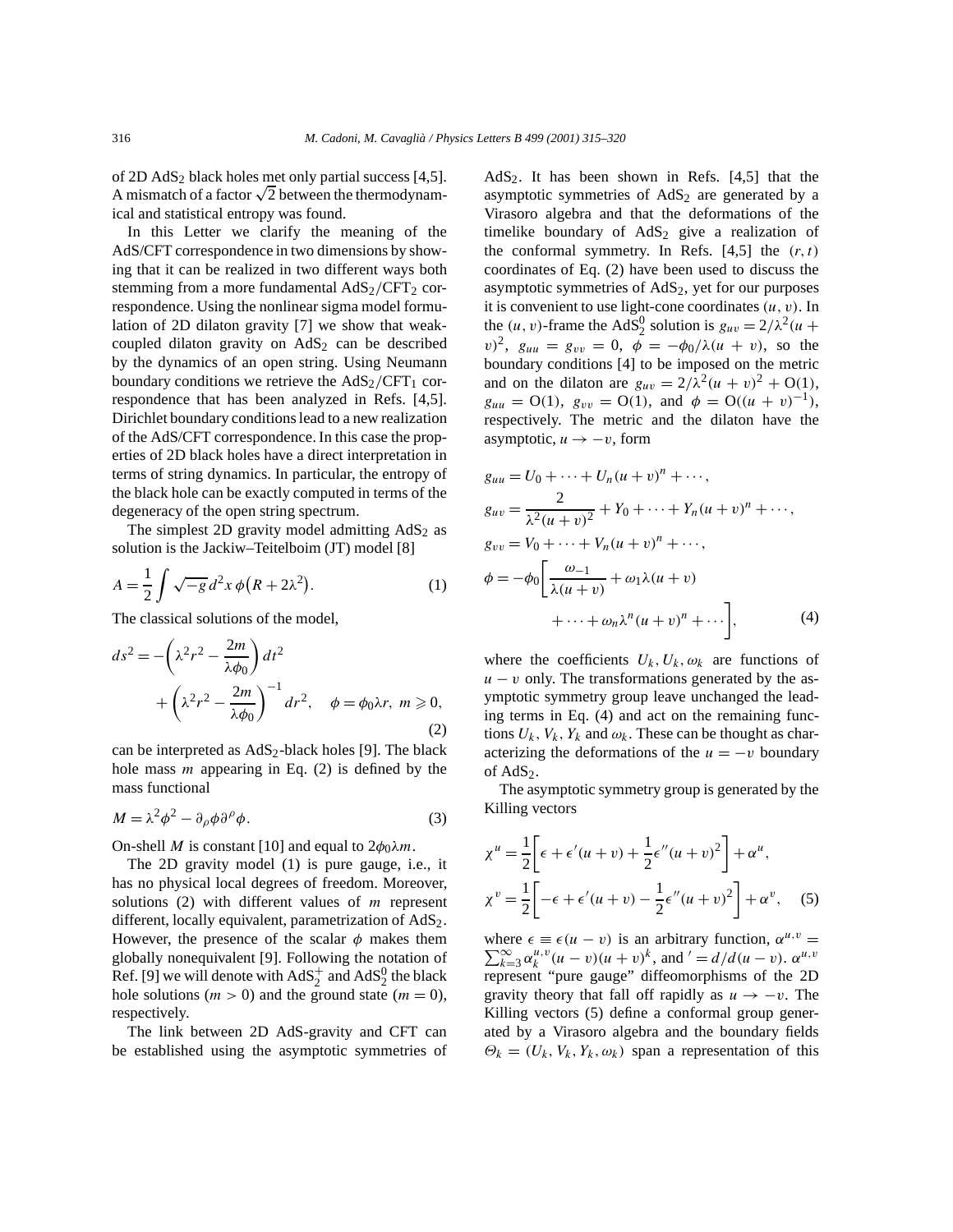symmetry. Their transformation law has the form

$$
\delta_{\epsilon} \Theta_k = \epsilon \Theta'_k + (h+k)\epsilon' \Theta_k + \cdots, \qquad (6)
$$

where  $h = 2$  for the fields *U*, *V*, *Y* and  $h = 0$  for the fields  $\omega$ , and dots denote terms that depend on higher derivatives of  $\epsilon$  and on the "pure gauge" diffeomorphisms. It is important to notice that although "pure gauge" transformations affect the boundary fields, the charges that are associated with the asymptotic symmetry are invariant [5] under pure gauge transformations. The mass functional *M* can be likewise expanded near the  $u = -v$  boundary

$$
M = \sum_{k=0}^{\infty} M_k (u - v)(u + v)^k.
$$
 (7)

Using Eqs. (3) and (4) the  $M_k$  can be expressed in terms of the boundary fields. They follow the transformation law (6) with  $h = 0$ .

The action (1) can be cast in the form of a 2D conformal nonlinear sigma model [7] with Lagrangian

$$
\mathcal{L} = \sqrt{-g} \,\partial_{\mu} M \partial^{\mu} \psi \cdot \frac{1}{1 - 4\lambda^2 \psi^2 M},\tag{8}
$$

where  $\phi = (-2\lambda^2 \psi)^{-1}$  and we have neglected irrelevant surface terms. The Lagrangian (8) can be expanded around  $\psi = 0$ 

$$
\mathcal{L} = \sqrt{-g} \sum_{k=0}^{\infty} \partial_{\mu} M_{k} \partial^{\mu} \psi_{k}, \qquad (9)
$$

where  $M_k = M^{k+1}/(k+1)$ ,  $\psi_k = (2\lambda \psi)^{2k+1}/2\lambda(2k+1)$ 1*)*. Eq. (9) is both a perturbative expansion in terms of the (coordinate-dependent) gravitational coupling of the model (1)  $(\phi^{-1})$  and an expansion near the boundary of  $AdS_2$ . Each term in Eq. (9) has the form of a free-field conformal theory and transforms according to Eq. (6) with  $h = 2$ , although the sum (full theory) does not. In the weak-coupling regime,  $\psi \ll 1$ , the theory can be treated perturbatively. In particular, if we restrict ourselves to the first order in the perturbative expansion the theory reduces to a free CFT and the usual machinery of CFTs can be applied. In this sense we speak of "duality" between (weak-coupled)  $AdS<sub>2</sub>$  gravity and CFT. Let us stress that the identification of a weak-coupling regime, where a consistent perturbative expansion can be constructed, is a fundamental feature of the sigma model representation that does not have counterpart in the original formulation based on Eq. (1) and is essential for the identification of the fundamental microscopic degrees of freedom of the theory. In this Letter we shall focus attention on the first term in the perturbative expansion (9) leaving the discussion of higher terms to further investigations. This amounts to neglecting, in first approximation, higher order perturbative corrections generated by the running gravitational coupling. Note that the latter becomes strong near  $r = 0$ , i.e., precisely in the "opposite" region of  $AdS_2$  around which we are expanding. In this approach higher order corrections are described by interacting terms for the free CFT.

It is convenient to define the new fields

$$
\sqrt{\pi \alpha'} M_0 = \frac{1}{2} (X^1 + i X^2) = \frac{1}{2} (X^0 + X^1),
$$
  

$$
\sqrt{\pi \alpha'} \psi_0 = \frac{1}{2} (X^1 - i X^2) = \frac{1}{2} (X^1 - X^0),
$$
 (10)

where  $\alpha'$  is a constant with dimension of *lenght*<sup>2</sup>. Using complex coordinates  $z \equiv u = (t + x)/2 = (\sigma^1 +$  $i\sigma^2/2$  and  $\bar{z} \equiv v = (x - t)/2 = (\sigma^1 - i\sigma^2)/2$ , the leading term in the expansion (9) can be cast in the usual bosonic string form. (See Ref. [11] for notations.) Since  $AdS_2$  has a timelike boundary at  $x = 0$ , we are dealing with open strings and the expansion (9) defines a AdS<sub>2</sub>/CFT<sub>2</sub> correspondence between open string theory and dilaton gravity on  $AdS<sub>2</sub>$ . Boundary conditions are restricted to Dirichlet ( $X^{\mu}(x = 0) =$ const) or Neumann  $(n^a \partial_a X^\mu(x=0) = 0)$  type, respectively. Mixed boundary conditions are not allowed because from the boundary expansion (4) for the field  $\phi$  it follows  $\partial_t X^0(x=0) = \partial_t X^1(x=0)$ . The choice of boundary conditions determines the realization of the AdS/CFT correspondence. The  $AdS_2/CFT_1$  correspondence that has been proposed in Ref. [4] is obtained by imposing Neumann boundary conditions, which allow for excitations on the boundary. In this case we have  $X^{\mu}(x=0) = F(t) = M_0$  and the conformal symmetry can be realized on the boundary by the charges that are associated with the asymptotic symmetries of  $AdS<sub>2</sub>$ . Dirichlet boundary conditions break translation invariance in the *x* direction and no dynamical degrees of freedom are allowed on the boundary, the string endpoint being fixed. In this case we are naturally lead to a new realization of the AdS/CFT correspondence. It is shown below that the correspondence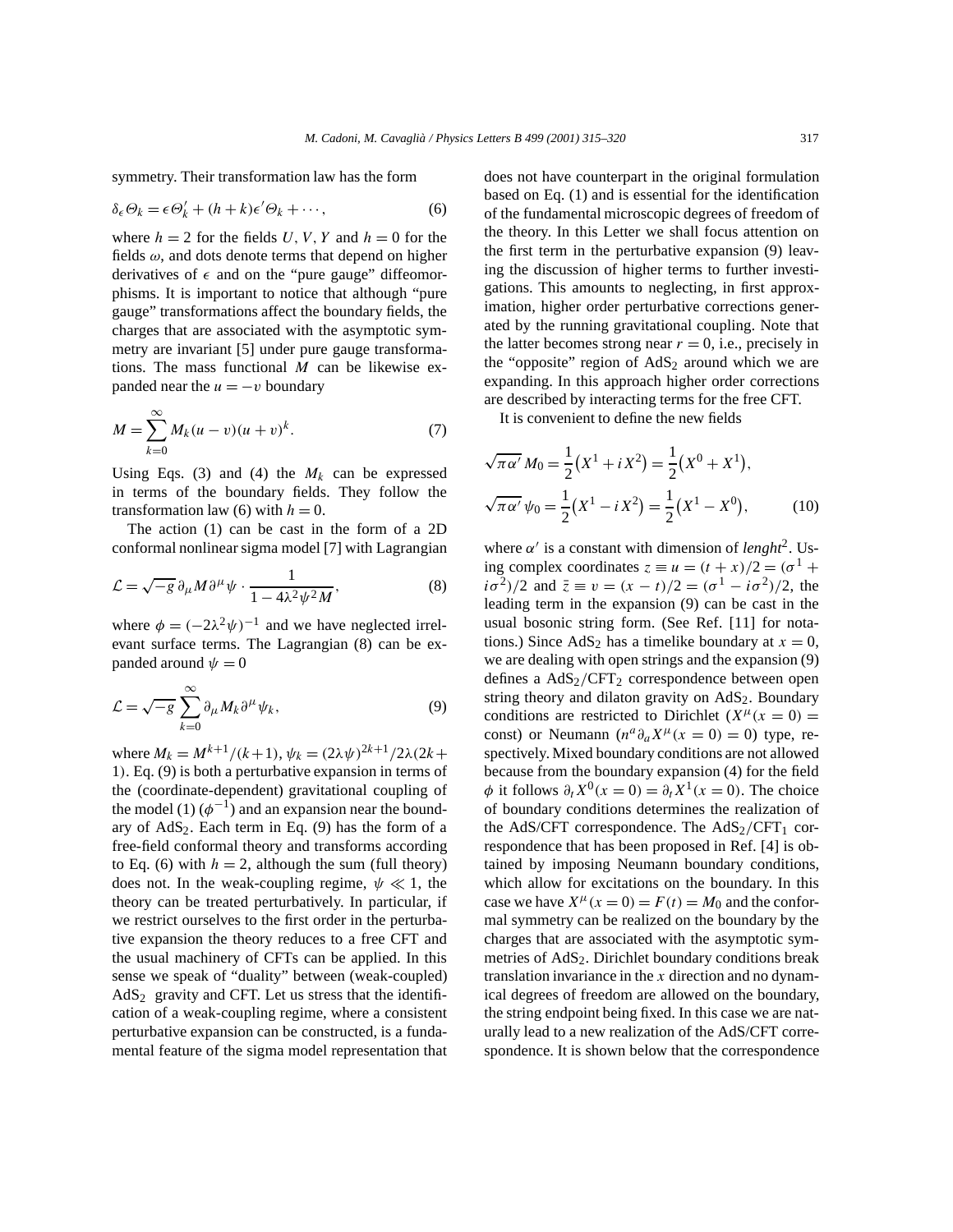is realized in terms of pure deformations of the boundary of  $AdS<sub>2</sub>$ .

In addition to the timelike boundary at  $x = 0$ ,  $AdS_2^0$ has an inner null boundary. However, the presence of the latter does not influence the dynamics of the open string. Writing the solution, Eq. (2), in the conformal coordinate frame  $(t, x)$ , one finds that  $AdS_2^0$ is conformal to Minkowski space and that the presence of the dilaton requires

$$
-\infty < t < \infty, \qquad 0 \leq x < \infty. \tag{11}
$$

In this coordinate frame the inner null boundary is located at  $x = \infty$ . Hence, because of conformal invariance, open strings on  $AdS_2^0$  are equivalent to open strings on the region of the Minkowski spacetime defined by Eq. (11).

The  $AdS_2/CFT_2$  correspondence is expressed in a exact form by putting in a one-to-one correspondence the symmetries and local degrees of freedom of the open string and the asymptotic symmetries and excitations of AdS2. The conformal symmetry in two spacetime dimensions is generated by the Killing vectors,  $\chi = \chi(z)\partial + \bar{\chi}(\bar{z})\bar{\partial}$ . A generic CFT<sub>2</sub> field  $\psi(z, \bar{z})$  of weights  $(h, h)$  transforms as

$$
\delta_{\chi,\bar{\chi}}\psi = (\chi\partial + h\partial\chi)\psi + (\bar{\chi}\bar{\partial} + \bar{h}\bar{\partial}\bar{\chi})\psi.
$$
 (12)

Dirichlet boundary conditions require that  $\chi$  and  $\bar{\chi}$  are related by the condition

$$
\chi(z) + \bar{\chi}(\bar{z}) = 0. \tag{13}
$$

This equation implies that the conformal symmetry is generated by a single copy of the Virasoro algebra. By expanding the Killing vectors on the boundary we obtain Eq. (5) with  $\chi((z - \overline{z})/2) = -\overline{\chi}(- (z \overline{z}/(2) = \epsilon (u - v)/2$ , where the pure gauge diffeomorphisms have been fixed as  $\alpha_k^u = (-1)^{k+1} \alpha_k^v$  $(1/2k!)d^k \in d(u-v)^k$ . Thus, by fixing the pure gauge diffeomorphisms appropriately, the symmetry group of the Dirichlet open string and the asymptotic symmetry group of  $AdS_2$  coincide. Each  $AdS_2$  field living near  $x = 0$  can be interpreted as the coefficient of the expansion of the  $CFT<sub>2</sub>$  field around the boundary with given weight  $h + \bar{h}$  and pole of order *p*. Moreover, the above correspondence allows to determine from  $CFT<sub>2</sub>$  the Virasoro generators of the asymptotic symmetry group of  $AdS_2$ . Using Eq. (13) and expressing the CFT<sub>2</sub> Virasoro generators  $\overline{L}_m^{\text{CFT}} = z^{-m+1} \partial$  and  $\widetilde{L}_{m}^{\text{CFT}} = \overline{z}^{-m+1}\overline{\partial}$  as functions of the *x,t* coordinates we find

$$
L_m^{\text{AdS}} = 2^{m-1} \{ [(t+x)^{-m+1} + (t-x)^{-m+1}] \partial_t + [(t+x)^{-m+1} - (t-x)^{-m+1}] \partial_x \}.
$$
\n(14)

The AdS Virasoro generators (14) are valid both on the boundary and outside the boundary, where they generate the full symmetry group of the open string with Dirichlet boundary conditions. Eq. (14) leads to the asymptotic AdS Killing vectors (5) with fixed gauge diffeomorphisms. By fixing the pure gauge diffeomorphisms of the AdS asymptotic symmetries we can reconstruct the full symmetry group of the Dirichlet open string. According to this picture the Virasoro generators  $L_m^{\text{AdS}}$  cannot be interpreted as generating the symmetries of a 1D conformal field theory living on the boundary of  $AdS<sub>2</sub>$ , the latter being frozen by the Dirichlet boundary conditions.

The  $AdS_2/CFT_2$  correspondence can also be realized using local oscillator degrees of freedom. Let us expand the string field in normal modes

$$
X^{\mu} = x^{\mu} - ip^{\mu} \log |z|^2
$$
  
+  $i \left(\frac{\alpha'}{2}\right)^{1/2} \sum_{m=-\infty}^{\infty} \frac{1}{m} \left(\alpha_m^{\mu} z^{-m} + \tilde{\alpha}_m^{\mu} \bar{z}^{-m}\right)$ . (15)

Comparing Eq. (15) to the asymptotic expansions of *M*<sup>0</sup> and  $\psi$ <sup>0</sup>

$$
M_0 = \sum_{k=0}^{\infty} \sum_{m=-\infty}^{\infty} M_{km} x^k t^m,
$$
  

$$
\psi_0 = \sum_{k=1}^{\infty} \sum_{m=-\infty}^{\infty} \Psi_{km} x^k t^m,
$$
 (16)

we find (we assume  $t > 0$  for simplicity)

$$
\alpha_m^{\mu} = (-1)^{m+1} \tilde{\alpha}_m^{\mu}
$$
  
=  $i \sqrt{\pi} 2^{-1/2-m} [M_{1,-1-m} \mp \Psi_{1,-1-m}],$  (17)

where we have imposed the Dirichlet boundary conditions that imply  $p^{\mu} = 0$ ,  $M_{00} = \text{const}$ , and  $M_{0m} = 0$ for  $m \neq 0$ . The asymptotic excitations of the gravity theory are in a one-to-one correspondence with the open string modes. Moreover, the lower terms in the asymptotic expansion are sufficient to determine the whole CFT<sub>2</sub> theory. The fields  $M_1$ ,  $\Psi_1$  and  $M_0$  are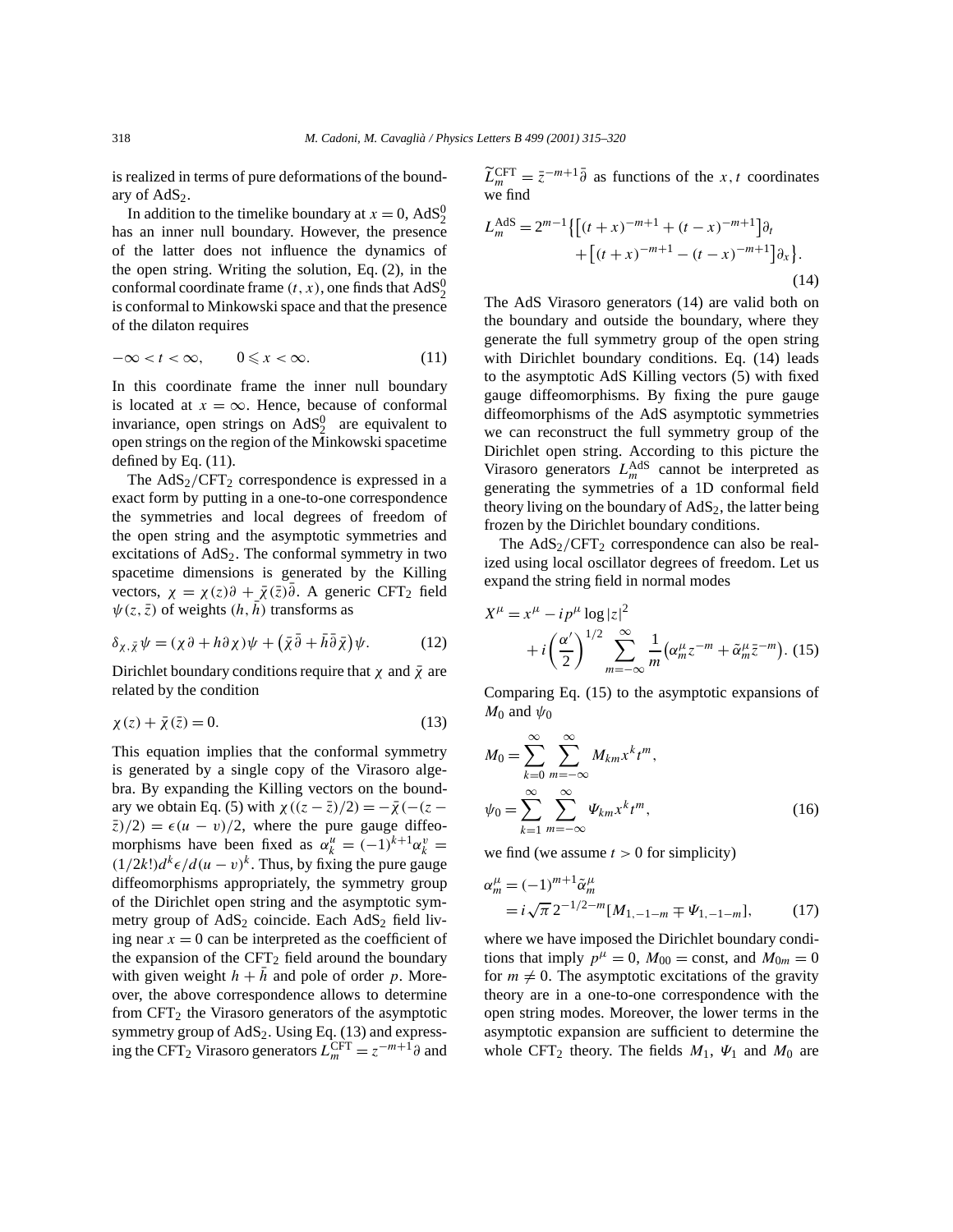invariant under pure gauge bulk transformations and transform conformally with weight  $h = 1$  ( $M_1$  and  $\Psi_1$ ) and  $h = 0$  ( $M_0$ ). Therefore, Eq. (17) provides a realization of the AdS<sub>2</sub>/CFT<sub>2</sub> correspondence: asymptotic 2D gravity modes around the boundary that describe boundary deformations determine completely  $CFT<sub>2</sub>$  (the open string theory) and vice versa. Finally, using Eq. (17) the CFT<sub>2</sub> Virasoro generators can be expressed in terms of the asymptotic modes

$$
L_m^{\text{CFT}} = \frac{1}{2} \sum_{n=-\infty}^{\infty} \alpha_{m-n}^{\mu} \alpha_{\mu n}
$$
  
=  $-\pi 2^{-m} \sum_{n=-\infty}^{\infty} M_{1,-1-n} \Psi_{1,-1-m+n}.$  (18)

By imposing Neumann boundary conditions on the open string, the string modes are determined by the gravitational modes  $M_{0,m}$ . In this case the Virasoro generators (18) and the CFT<sub>2</sub> action are zero at any order in the expansion and the conformal symmetry cannot be realized in terms of local string oscillators. Rather, we are dealing with a topological theory which has no physical local degrees of freedom and the conformal symmetry is realized by the charges associated with the asymptotic symmetries [4].

The  $AdS_2/CFT_2$  correspondence leads to a natural interpretation of the Hawking evaporation of the  $AdS_2$ black hole [9]. From Eq. (14) it follows that the invariant *SL(*2*,R)* algebra is generated by

$$
L_0^{\text{AdS}} = t\partial_t + x\partial_x, \qquad L_1^{\text{AdS}} = 2\partial_t,
$$
  

$$
L_{-1}^{\text{AdS}} = \frac{1}{2}(t^2 + x^2)\partial_t + xt\partial_x.
$$
 (19)

In the representation above  $L_0^{\text{AdS}}$  does not generate translations in *t* but dilatations.  $L_0^{\text{AdS}}$  generates time translations in the  $T$ ,  $X$  coordinates

$$
\lambda t = e^{\lambda T} \cosh(\lambda X), \qquad \lambda x = e^{\lambda T} \sinh(\lambda X). \tag{20}
$$

Using Eq. (20) the metric of the  $AdS_2^0$  ground state is

$$
ds^{2} = \frac{1}{\sinh^{2}(\lambda X)}(-dT^{2} + dX^{2}).
$$
 (21)

Eq. (21) describes a 2D black hole [9]. Hence, the Hawking evaporation process can be explained in the  $CFT<sub>2</sub>$  context using the same arguments of Ref. [9]. Positive frequency modes of a quantum field with respect to Killing vector *∂t* are not positive frequency modes with respect to Killing vector  $\partial_T$ , i.e., the vacuum state for an observer in the  $(X, T)$  reference frame appears filled with thermal radiation to an observer in the  $(x, t)$  frame. The value of the Hawking flux has been calculated in Ref. [9].

The correspondence between the open string with Dirichlet boundary conditions and the 2D AdS<sub>2</sub> black hole can be used to calculate the statistical entropy of the latter. Since local oscillators of the Dirichlet string are in one-to-one correspondence with excitations of  $AdS_2^0$  we can count black hole states by counting states of  $CFT_2$ . To this purpose, we calculate the central charge *c* associated with the central extension of the Virasoro algebra generated by  $L_m^{\text{CFT}}$ . Keeping in mind the interpretation of *c* as a Casimir energy (see for instance Ref. [11]), the transformation law of the stress-energy tensor under the change of coordinates  $(20)(w = T + X)$  is

$$
T_{ww}^{(2)} = (\partial_w z)^2 T_{zz}^{(2)} - \frac{c}{12} \{w, z\} (\partial_w z)^2.
$$
 (22)

The vacuum energy is shifted by  $l_0^{(2)} \rightarrow l_0^{(2)} - c/24$ , where  $l_0^{(2)}$  is the eigenvalue of  $L_0^{\text{CFT}}$  which is associated to the vacuum. This shift corresponds to a Casimir energy  $E = (-c/24)\lambda$ .

The coordinate transformation (20) maps the  $AdS_2^0$ ground state solution of the 2D dilaton gravity theory into the AdS<sup>+</sup> black hole solution (21) with mass  $m =$ *(φ*0*/*2*)λ* (see Ref. [9]). Because of the correspondence between the gravitational theory and the Dirichlet string we can interpret the previous map as the gravity theory counterpart of the shift of  $L_0^{\text{CFT}}$  in  $\text{CFT}_2$  and equate the Casimir energy *E* with *m*. There is a subtlety concerning the sign to be used in the equation. The coordinate transformation (20) is analogous to the coordinate transformation that maps the Rindler spacetime into the Minkowski spacetime, i.e., it maps  $\omega$ *bservers*. So an observer in the  $AdS_2^+$  vacuum sees the  $AdS_2^0$  vacuum as filled with thermal radiation with *negative* flux [9]. Since the Casimir energy *E* is the energy of the *z*-vacuum as seen in the *w*-frame, we must use the equation  $E = -m$  which leads to  $c =$ 12 $\phi_0$ . Finally, the eigenvalue of  $L_0^{\text{CFT}}$  can be expressed in terms of the black hole mass. Using the Cardy formula [12] the statistical black hole entropy is

$$
S = 2\pi \sqrt{\frac{cL_0^{\text{CFT}}}{6}} = 4\pi \sqrt{\frac{\phi_0 m}{2\lambda}},
$$
\n(23)